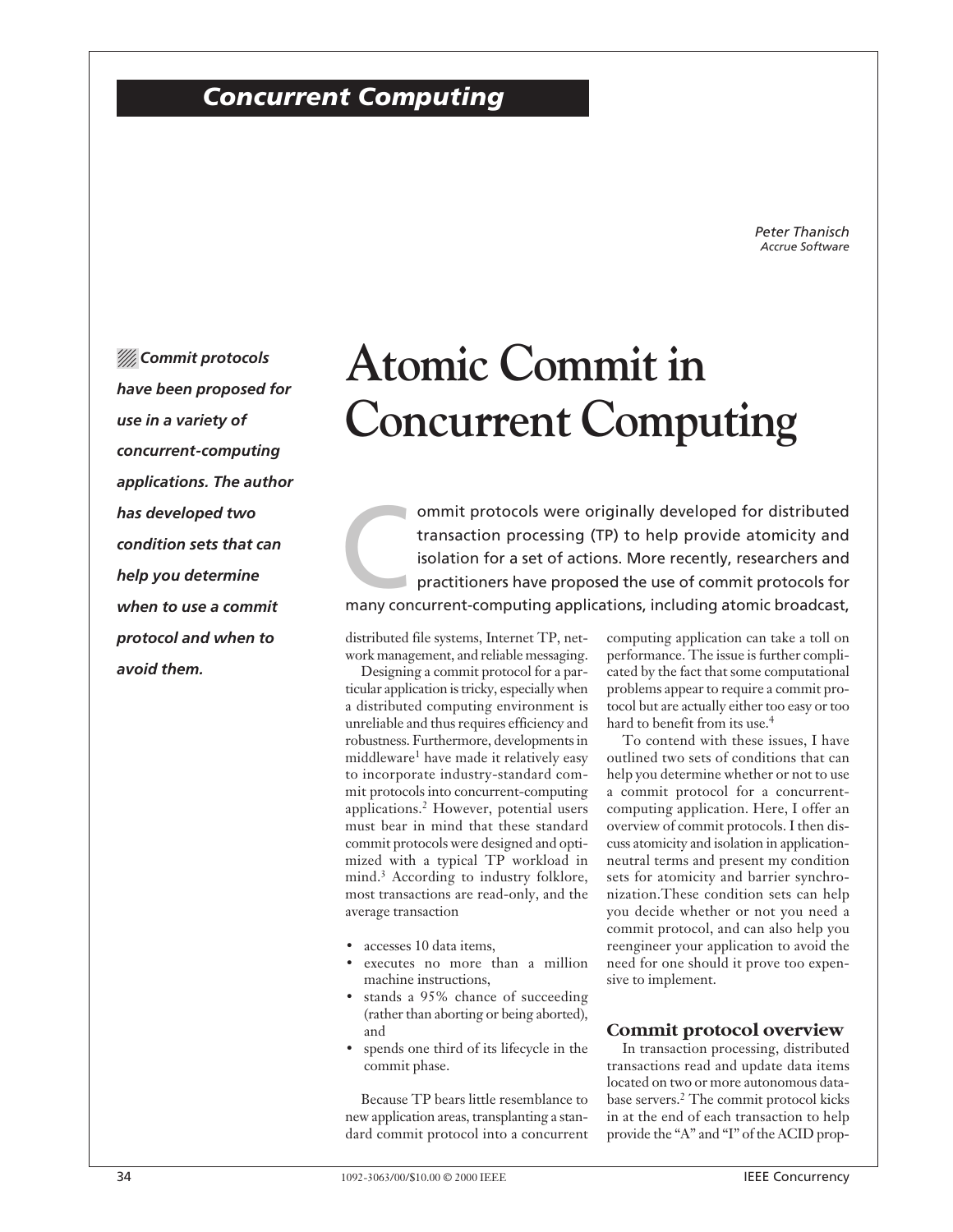# erties—Atomicity, Consistency, Isolation, and Durability.

Two or more related actions that change the outside world are *atomic* if the computation's correctness depends on adherence to the following rule:

If circumstances external to the computation conspire to prevent any of the transaction's updates from being carried out, then none of the transaction's updates are carried out. 2

Atomicity is typically required, for example, when you book a flight and hotel for a vacation. If all the flights are already full, your hotel booking is useless and vice versa. You need both, or, failing that, neither.

The commit protocol helps provide *isolation* when a transaction reads data items. When concurrently executing transactions continually update a database, the commit protocol creates a barrier synchronization that ensures that the transaction sees a globally consistent state of the distributed database. In a bank, for example, one transaction might total the balances in two accounts while another transaction transfers an amount from one of these accounts to the other. Isolation prevents the totaling transaction from reading one account before the transfer and the other account after the transfer.

In a distributed database system, the lock managers work in conjunction with the commit protocol to provide isolation. With respect to isolation, the commit protocol provides only barrier synchronization. Other aspects of the isolation service are provided by other database system components, such as the lock manager, and I do not discuss them here.

## **PROTOCOL ELEMENTS**

Although implementation details vary depending on the application, I have identified three basic elements common to all commit protocols.

• *Context* is the computation from which the set of client requests emanates. The context represents a logical locus of control that can be single-threaded, multithreaded, multiprocess, or distributed.

• *Agents* are responsible for interactions with the outside world. Agents need not be physically distributed—they could be processes executing on different machines, separate processes executing on the same machine, or separate threads running in the same process. *Retrieving agents* obtain information about the state of the outside world. *Altering agents* change the state of the outside world. In many applications, a single agent per-

• A *coordinator* enlists the service of agents to perform atomicity and barrier synchronization, and thereafter initiates the commit protocol. Coordinator actions are based on instructions from the context.

A *decentralized* commit protocol avoids the need for a coordinator by having agents swap information with each other. However, the computational expense of such extra message passing is unacceptable in most applications. I therefore assume a *centralized* protocol in which the coordinator and context are separate (in some implementations, the coordinator is an OS service). I refer to the combined activity of all three elements as the *computation*.

#### **FEASIBLE AND INFEASIBLE INTERACTIONS**

The new applications for commit protocols have at least one thing in common: the computation attempts to interrogate or alter the state of the outside world. Whenever an agent interacts with the outside world, its actions are potentially infeasible. As Table 1 shows, such infeasibility can arise for various reasons.

The common factor in infeasible actions is that both the problem and the cure are outside the computation's control. Neither the context nor the agent can do much more than report the condition or, in the case of a transient fault, wait. In computations that use a commit protocol to help achieve atomicity, the agent must therefore check a proposed action's feasibility. For the commit protocol to be useful, it must be possible (at least in principle) for the agents to disagree with each other about feasibility. This implies that each agent must decide on the feasibility of its request *independent* of other agents. If all agents were always unanimous (and thus, within each separate computation, either all actions are feasible or all are unfeasible), then the coordinator would only need to check with one of the agents.

In some applications, an agent performs both retrievals and alterations. In typical TP applications, the context gathers information from the agents and uses that information to decide which alterations the agent should make. Thus, the context might send several requests to a particular agent and, taken collectively, they might be infeasible even though they are individually feasible. For example, their net effect might break an integrity constraint.

Let's examine how commit protocols provide atomicity and barrier synchronization.

# Table 1. Infeasibility and agent actions.

| <b>TYPE OF AGENT</b> | <b>INTERACTION WITH THE OUTSIDE WORLD</b>                    | <b>POSSIBLE CAUSE OF INFEASIBILITY</b>                                                                  |  |  |  |  |
|----------------------|--------------------------------------------------------------|---------------------------------------------------------------------------------------------------------|--|--|--|--|
| Retrieval            | Reading a data item in a<br>database.                        | The data item is exclusively<br>locked by an agent in another<br>concurrently executing<br>computation. |  |  |  |  |
| Retrieval            | Interrogating a device, such as a<br>thermometer.            | The device is inaccessible<br>because of a physical fault.                                              |  |  |  |  |
| Update               | Writing a data item to a<br>database.                        | The resulting state of the<br>database would violate<br>an integrity constraint.                        |  |  |  |  |
| Update               | Creating a file in the operating<br>system's file subsystem. | The disk is full.                                                                                       |  |  |  |  |
| Update               | Activating a device, such as an<br>alarm.                    | The computation is<br>unauthorized.                                                                     |  |  |  |  |

| with the outside world. Agents need    |  |
|----------------------------------------|--|
| not be physically distributed—they     |  |
| could be processes executing on dif-   |  |
| ferent machines, separate processes    |  |
| executing on the same machine, or      |  |
| separate threads running in the same   |  |
| process. Retrieving agents obtain      |  |
| information about the state of the     |  |
| outside world. Altering agents change  |  |
| the state of the outside world. In     |  |
| many applications, a single agent per- |  |
| forms both of these roles.             |  |
| A coordinator enlists the service of   |  |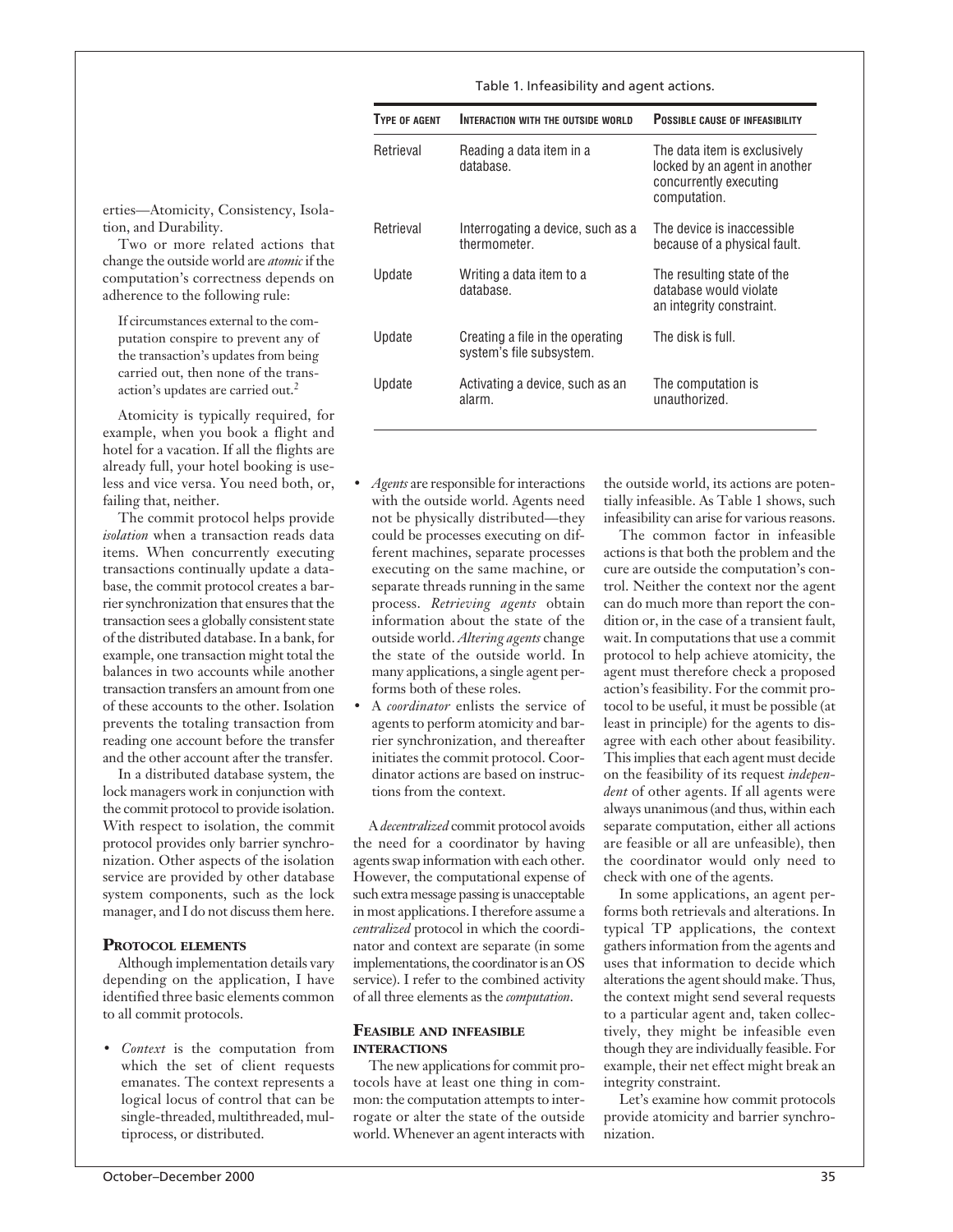# **A commit protocol for atomicity**

A two-phase commit protocol for atomicity entails sev- 4. eral steps.

- 1. Once the context completes computation and wants the agents to make their changes permanent, the context informs the coordinator to initiate the commit protocol.
- 2. The coordinator sends a determine-feasibility message to its enlisted agents and waits for them to reply.
- 3. When an agent receives the determine-feasibility message from the coordinator, it decides whether its subtask is feasible. If so, it sends the coordinator a feasible message; otherwise, it sends an infeasible message and aborts the subtask (if it has not already aborted it). If no message has arrived from the coordinator when a timeout expires, the agent unilaterally aborts its subtask and releases its computation-related resources.
- Once the coordinator collects all agent replies, it makes one of three decisions:
	- If all agents send feasible messages, it decides to commit.
	- If one or more agents send an infeasible message, it decides to abort.
	- If one or more agents fail to send a response message after the timeout period expires, the coordinator decides to abort.
- 5. The coordinator then informs the context of the outcome and forwards the decision to agents that sent feasible messages. It need not reply to agents that sent infeasible messages.
- 6. When the agents receive the coordinator's message, they act accordingly.

# **Commit protocols for atomicity**

An application requires atomicity whenever it uses two or more agents, at least one of which is an altering agent. The altering agent first checks the proposed change's feasibility. If a proposed change is infeasible, the agent can immediately release its context resources and the result of the commit protocol will be to abort the attempt to make a change. When the change is feasible, the next step depends on the system design.

- In an *optimistic system*, the agent makes externally visible changes; if the agent's context subsequently aborts, the system must abort all contexts that optimistically retrieved the agent-altered data.
- In a *conservative system*, the agent's changes are not made externally visible until the feasibility of the context's entire set of required retrievals and alterations is established.

The sidebar, "A commit protocol for atomicity," shows a basic version of the two-phase commit (2PC) protocol.<sup>2</sup>

## **ENSURING ATOMICITY**

In some applications, agents can undo the changes they make to the outside world. For example, the context might execute a *compensating* transaction to cancel out the first transaction's effects. Thus, the entire computation's atomicity is not permanently compromised if one agent performs its subtask and, subsequently, another agent announces that

it can't perform its subtask. This simplifies the task of ensuring atomicity and eliminates the need for a commit protocol—unless the cost of undoing the agent's change is prohibitively expensive.

In some cases, it is impossible to undo a change's external effects. For example, once an automatic teller machine dispenses cash, the system cannot undo the action. In such cases, the subtask effects are *permanent*—the change's effects are visible and thus can influence behavior external to the computation. In practice, the computation can subsequently change part of the outside world's state. Nonetheless, the changes are still permanent in that the new values could have influenced behavior external to the computation.

Wherever the atomicity property is required and interactions with the outside world are potentially infeasible, the computation must proceed tentatively. It would be wrong to simply tell agents to perform their subtasks, because if one agent reports that its subtask is infeasible, the atomicity property is lost. Consequently, the coordinator must first consult each agent on its subtask's feasibility.

Although agents can check whether subtasks are feasible, in many applications they cannot prevent a change of external circumstances that might render the subtask infeasible. Without this complication, a simpler protocol would be possible because the context could deal with agents one by one. If controlling feasibility is impossible, atomicity cannot be ensured. A commit protocol is thus useful only in cases where a catastrophic failure, such as a disk head crash,

would prevent the successful execution of an agent's feasible action.

## **ATOMICITY CONDITIONS**

For a commit protocol to ensure atomicity when agent tasks change the outside world, an application should meet several conditions. To facilitate discussion and mapping to particular applications, I have assigned each condition a letter based on its key characteristic.

- (M) A computation must have *multiple agents* (at least one of which is an altering agent).
- (T) Agents *tentatively* establish feasibility, given that external circumstances can render the changes infeasible.
- (B) *Before* the agent votes (B1) external circumstances can render the changes infeasible at any time, and (B2) the context or coordinator can force the agent to abort at any time.
- (A) *After* the agent votes feasible (A1) only a catastrophic failure can render the changes infeasible, and (A2) the coordinator alone determines whether the agent commits or aborts.
- (P) Agent changes are *permanent* in that the agent can't undo them.

Whereas M is a property of the agents set, P and T are properties of how agents interact with the outside world. M and B1 ensure that the problem is sufficiently hard to warrant the use of a commit protocol, whereas T, B2, A1, A2, and P ensure that the problem is sufficiently easy. If your application meets *all* of the MTBAP conditions, it requires some-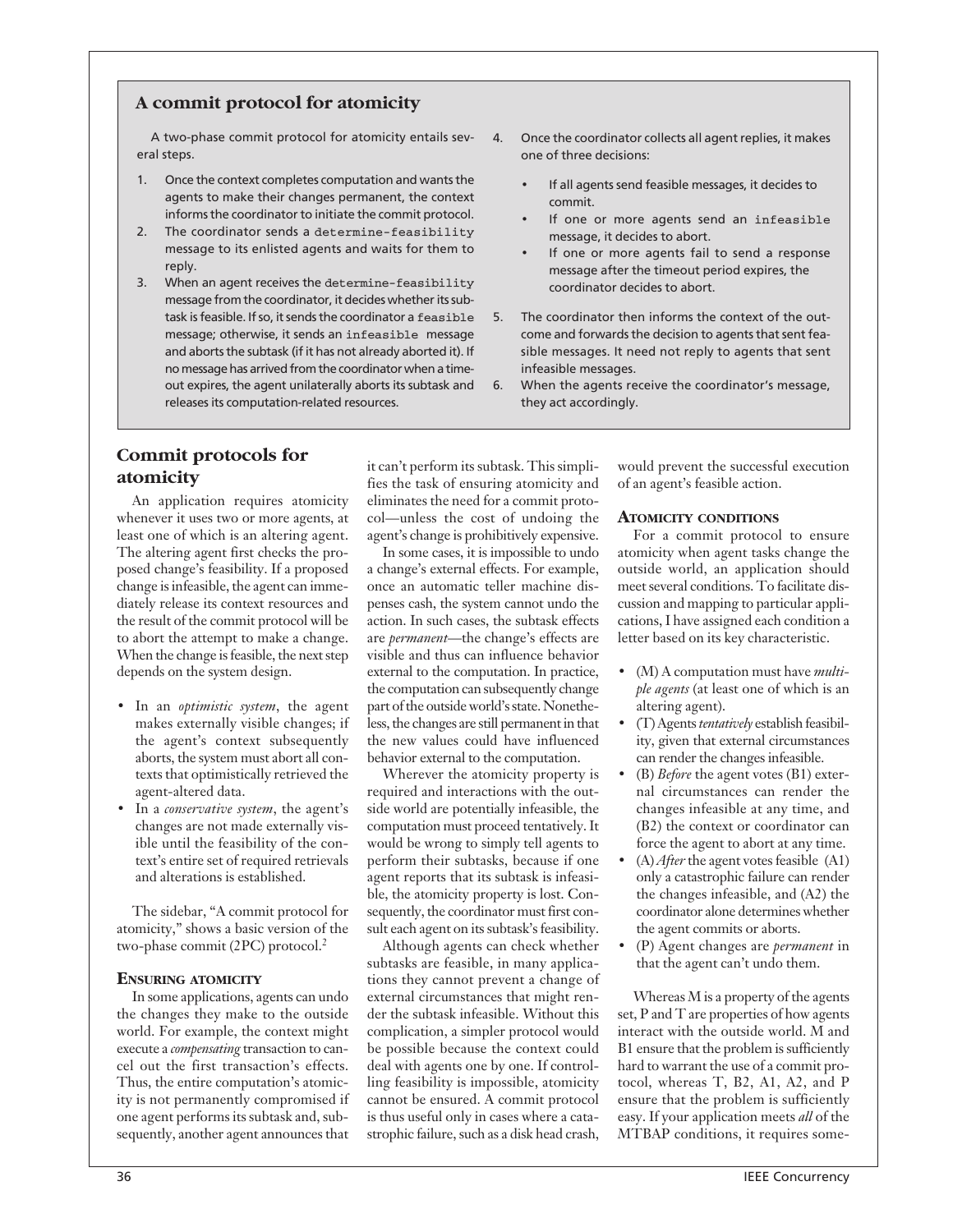thing approximating a commit protocol. Note, however, that these MTBAP properties are minimal. In any particular application, the commit protocol will face added demands and complications.

## **PERFORMANCE ISSUES**

In many applications, some agents might fail or be cut off due to a partial network failure, while other agents continue communicating and carrying out their subtasks. Commit protocols are designed to survive various categories of partial failures. For example, the atomicity protocol shown in the sidebar "A Commit Protocol for Atomicity" uses timeouts to detect possible failures. For example, if an agent fails before voting, the coordinator will timeout and might decide to abort. The only effect on overall system performance is a short delay and the extra work associated with rolling back and restarting the context. However, other partial failures can cause the protocol to *block*, as the following example shows.

Example 1. Suppose that there are three agents: A1, A2, and A3, and a coordinator, C. A1 and A2 have both sent feasible messages to C, but neither has received a subsequent message from C. A1 and A2 try to contact C in case a message has been lost or delayed, but discover that C and A3 have crashed or become isolated. A1 and A2 are thus blocked:

- A1 and A2 cannot commit because. before it crashed, C might have told A3 to abort; and
- A1 and A2 cannot abort because. before it crashed, C might have told A3 to commit and A3 might have carried out this command before it crashed.

Given this, A1 and A2 must continue to hold locks until C or A3 recovers.

A partial failure that leads to blocking impacts overall system performance because the "live" agents continue to hold resources for the stalled client computation. Throughput of concurrently executing computations thus drops while they await the release of shared resources by agents stalled in the commit phase.

For a commit protocol to be robust with respect to a particular failure scenario, it must facilitate recovery regardless of how infrequently a particular failure scenario occurs. Traditionally, this involves logging to disk the information about a protocol execution's progress and outcome. Upon recovery from a system crash, the participant reads the log file and takes appropriate action to rejoin the protocol execution.

# **COMMIT PHASES**

The industry standard (de jure and de facto) commit protocols<sup>2</sup> are 2PC protocols. In phase one, the participants establish whether or not there is unanimous feasibility. In the second phase, agents commit as soon as they are told that feasibility is global. However, as Example 1 shows, 2PC protocols can cause problems under various failure conditions.

Three-phase commit (3PC) protocols can help in such situations. In quorumbased 3PC protocols—where a quorum is a majority of the agents—the coordinator informs all agents when feasibility is unanimous. The agents then acknowledge receipt of this information, but do not, at this stage, commit. When the coordinator has collected acknowledgements from a quorum, it tells agents to commit. If the failure scenario outlined in Example 1 occurs, A1 and A2 initiate a *termination protocol*, as Example 2 shows.

Example 2. If neither A1 nor A2 have been informed about the unanimity of feasibility, they realize that they constitute a quorum and thus that C cannot have received quorum acknowledgement. Hence, C could not have told A3 to commit and it is safe for A1 and A2 to abort. When C and A3 recover, they rejoin A1 and A2 in the commit-protocol execution and are informed of the outcome.

To date, 3PC has not been used in commercial TP systems. There are two primary reasons for this. First, 3PC involves extra messages for all transactions, regardless of the rarity of relevant failure scenarios. Second, some failure scenarios can cause 3PC to block.

At the other end of the scale, onephase commit is sufficient for some applications. For example, in some applications, agents can immediately determine and report feasibility. Thus, by the time the commit-protocol execution starts, the context knows its global feasibility and the coordinator must merely inform the agents of the global outcome. Several services in new applications (described later) fit this category.

# **Commit protocols for barrier synchronization**

For some distributed applications, atomicity alone is insufficient because it cannot guarantee that retrievals or alterations will happen simultaneously at all sites. Agents belonging to separate, concurrently executing computations can alter parts of the global state that the target computation needs to retrieve or alter. This is particularly problematic in applications such as distributed TP, which includes the notion of a *consistent global state* from which agents at various sites retrieve information. The agents' views must be compatible with each other. Atomicity alone cannot ensure this compatibility because a computation's alterations and retrievals at different sites can occur at different times, and thus other computations can make interim changes.

Industry-standard commit protocols2 therefore provide isolation by enforcing *barrier synchronization* (see the sidebar, "A commit protocol for barrier synchronization"). In distributed computing environments, it is generally impossible to control retrieval such that agents will obtain their information at exactly the same time. The global state can change at any time, and although an agent might be able to *delay* such changes—by locking or versioning, for example—it cannot *veto* changes. In TP, for example, the system can break a deadlock by overriding an agent's attempts to retain a lock on a data item.

There are four conditions for best use of a commit protocol to ensure barrier synchronization for retrieving agents: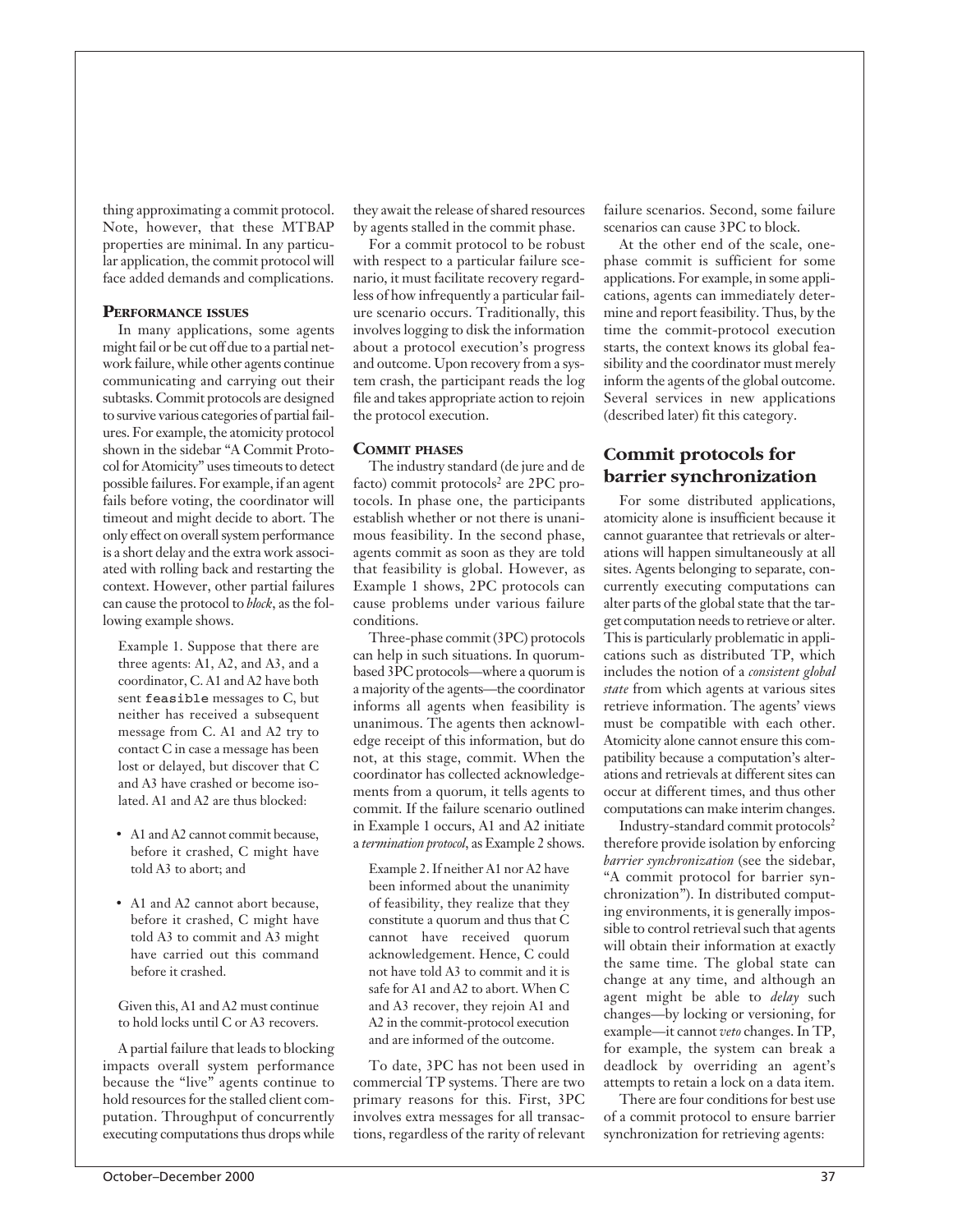# **A commit protocol for barrier synchronization**

A simple commit protocol for barrier synchronization involves four basic steps.

- 1. As the context proceeds with the computation, it asks the coordinator to enlist agents.
- 2. The context then issues requests to agents for retrievals and alterations; once these are complete, it tells the coordinator to initiate the commit protocol.
- 3. The coordinator asks the agents to confirm that they are still locking the state on behalf of the computation and tells retrieval agents to release their resources for other agents to use.
- 4. If all agents confirm that they are holding their locks, the coordinator tells the context that barrier synchronization was achieved. Otherwise, the coordinator tells the context that barrier synchronization might not have been achieved. The coordinator also informs the altering agents about the outcome, so that they can determine whether or not to make their changes permanent.
- (M) A computation features *multiple* independent agents.
- (A) Access time is *asynchronous.* There is no global time and the context has no direct control over the precise moment at which an agent reads the outside world.
- (F) A *fluid* global state prevents agents from freezing a part of the state to obtain a consistent snapshot.
- (G) Agents require a *globally* consistent state to see snapshots of the world that are consistent with each other.

If your application lacks one of these conditions, you can use a simpler protocol to ensure barrier synchronization. For example, if F does not hold, the coordinator can simply tell agents when to release their locks, simplifying steps 3 and 4 in the barrier synchronization protocol.

# **New applications**

Researchers have developed commit protocols for several concurrent-computing applications. The demands of these applications differ in several ways from those in traditional TP.

First, traditional TP contains the notion of a consistent global state, in which each transaction transforms the database from one consistent global state to another. Indeed, one of the roles of the commit protocol is to ensure that agents only make changes that maintain this local consistency. However, some of the new applications contain nothing analogous to this notion of global consistency beyond the computation wanting atomicity to hold. For example, a context might want one agent to flash a light and another to briefly sound a buzzer. Although the context wants to enforce the atomicity of these two transient events, there is no real sense in which the system achieves a consistent state.

Second, in traditional TP, agents hold locks on shared resources until the commit protocol reaches a critical point. Researchers have optimized some commit protocols to permit early release of such locks. However, not all of the new applications need to lock critical data resources, as they don't compete for such resources with other concurrently executing computations. Consequently, several commitprotocol optimizations are irrelevant. Optimizations should focus on reducing an individual computation's response time. Boosting throughput by enhancing concurrency might not be significant.

Third, although the commit outcome is always preferred to the abort outcome, the penalty of having to abort differs greatly among applications. For example, in traditional TP, restarting a transaction is generally easy and, in many applications, doing so wastes little work. In contrast, some systems have jobs that take days to complete and restarting would be a major waste of resources. Given this, different applications require different protection against aborts.

Finally, some applications have realtime constraints on task completion. For example, each transaction might have a deadline for completion and be forced to abort if it misses that deadline. Some researchers have proposed special-purpose commit optimizations for real-time applications.

I now offer an overview of new applications and how they incorporate commit protocols. Note, however, that many algorithms exist for these applications and each application has alternative implementations that do not use commit protocols. Table 2 summarizes the application characteristics as they relate to the condition sets for atomicity and isolation.

#### **ATOMIC BROADCAST**

In some distributed computations, the nodes can broadcast messages to each other through a message delivery system. This type of computation requires two properties:

- *Atomicity*. If it is impossible for all nodes to receive a particular broadcast message, then none should receive it.
- *Uniform delivery sequence*. The system can deliver the stream of broadcast messages to application processes in any order, but the order must be the same for all processes.

Shyh-Wei Luan and Virgil Gligor use a quorum-based 3PC protocol in their atomic broadcast protocol.<sup>5</sup> At each node, an agent exchanges messages with agents at other nodes. The agent also delivers the broadcast messages it has received to its local application process. When an agent receives broadcast messages and wants to deliver them to its application process, it must ensure that another agent has not already delivered messages to its application process in a different order. The agent's node becomes an *initiator*, which combines the context and coordinator roles. The initiator polls agents at other nodes to see if they can deliver the proposed message sequence. The initiator agent also sends out details of the message sequence it has already delivered.

An agent will send back a vote of infeasible if it has already delivered one or more messages to its application process that the initiator's agent has yet to deliver. Included in the infeasible message will be the missing message sequence. If the initiator's agent receives an infeasible message, it aborts the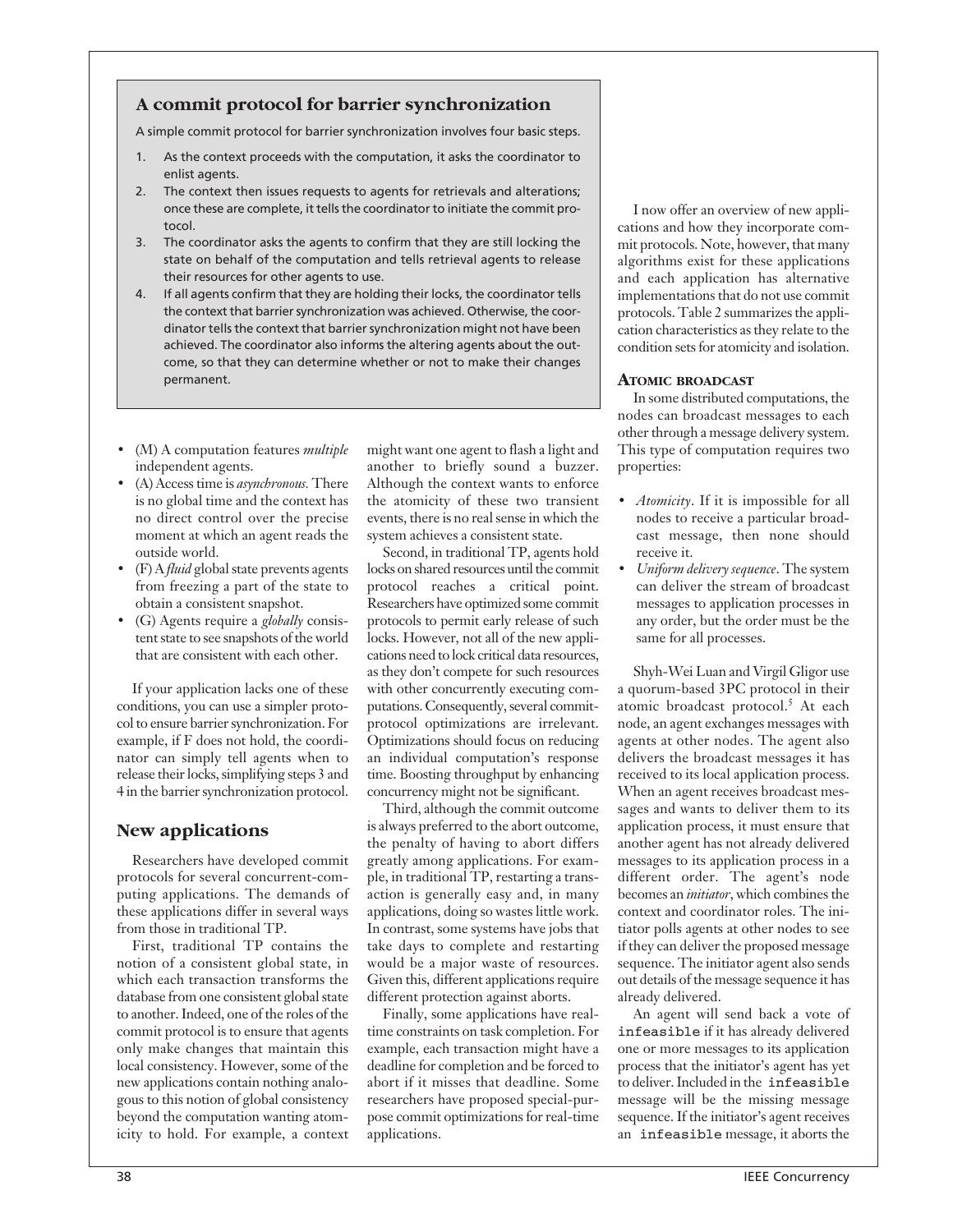Table 2. New applications of commit protocols as they relate to condition criteria.

| <b>SERVICE</b>      | <b>PHASES</b> | <b>ATOMICITY</b> |        |    |           |    | <b>BARRIER</b><br><b>SYNCHRONIZATION</b> |   |   | <b>OUTCOME QUALIFIED</b><br>EXTRA<br>BY VOTE?<br><b>DIFFICULTY</b> |    |               |   |
|---------------------|---------------|------------------|--------|----|-----------|----|------------------------------------------|---|---|--------------------------------------------------------------------|----|---------------|---|
|                     |               | M                |        | B1 | <b>B2</b> | A1 | $A2$ P                                   |   | M | A                                                                  | -F |               |   |
| Atomic broadcast    | 3             |                  | n      | n  | V         |    |                                          | у |   | ٧                                                                  | n  | n             |   |
| Dist. file system   |               |                  | V      | n  | V         | n  | V                                        | V | v | V                                                                  | n  | n             |   |
| Dist. shared memory | 1 or 2        |                  | n      | n  |           |    | V                                        | n |   |                                                                    | n  | n             |   |
| Internet TP         | ŋ             |                  | v      | ٧  |           |    | V                                        | V | V |                                                                    | V  | ٧             |   |
| Network mgt.        |               |                  | $\vee$ | n  |           |    | V                                        | n | ٧ | n                                                                  | V  | n             |   |
| Reliable messaging  |               |                  | v      | n  | v         |    | V                                        | v |   |                                                                    |    | n             |   |
| Remote backup       | ŋ             |                  | ٧      | n  |           |    |                                          | V |   |                                                                    |    | $\mathcal{U}$ | n |
| Replication         | 2 or 3        |                  | v      | ٧  | v         |    | V                                        | V |   |                                                                    |    | n             | n |
| Scheduling          | ŋ             |                  | V      | n  |           |    |                                          | n | v | n                                                                  | n  | n             | n |

protocol execution. Because the agent did not participate in an earlier, successful protocol execution, it must catch up by delivering the missing messages. If an agent has not delivered a longer sequence of messages than the initiator's agent, it votes feasible and requests any missing message from the initiator's agent so that it can catch up.

Because the agents are not truly independent of each other, the initiator only needs a quorum of feasible votes. Once it has a quorum, it sends the details of the addition to the agents' streams, along with a list of agents that sent feasible responses. Agents send Acks upon receipt. When the initiator receives a quorum of Acks, it instructs the quorum nodes to commit the new message by adding it to their streams.

Luan and Gligor's protocol also includes

- a mechanism for dealing with concurrent protocol executions with different initiators, and
- a termination protocol that kicks in when a node suspects that the initiator has failed.

Table 3 shows the key differences between this broadcast application and distributed TP.

## **DISTRIBUTED FILE SYSTEMS**

Rajmohan Panadiwal and Andrzej Goscinski<sup>6</sup> developed a high-performance distributed file-storage system that uses a commit protocol when writing changed pages back to their file. As the commit protocol proceeds, it determines an efficient technique for making changes permanent, such as write-ahead logging for contiguous pages and shadow paging for noncontiguous pages.

This preliminary information gathering lets the commit protocol proceed in a single phase.

# **DISTRIBUTED SHARED MEMORY**

Jingsong Ouyang and Gernot Heiser7 provide fault tolerance in distributed shared-memory applications by using 2PC in a consistent checkpointing technique. The coordinator makes tentative checkpoints after the first phase of 2PC. In the second phase, the coordinator can use a lazy approach by piggybacking the results sent to agents on the messages associated with the next checkpoint. Ouyang and Heiser point out that a one-phase commit is possible, but agents must store the *two* most recent checkpoints to ensure recovery, whereas with 2PC, they need only store the most recent one. This technique also makes the simplifying assumption that only one distributed process is

performing a checkpoint at any one time. This eliminates the F in MAFG.

# **INTERNET TP**

Internet transactions need a commit protocol in the same way that conventional transactions do. However, for most concurrent applications, we can assume that the participating agents are cooperative. This assumption might be invalid in applications such as e-commerce,<sup>8</sup> where agents participating in an Internet transaction can represent different enterprises. In such cases, a participating enterprise might try to influence the transaction's outcome to its advantage. Consequently, a robust commit protocol for such an environment must have some of the characteristics of a harder problem—the Byzantine agreement,<sup>4</sup> which handles cases in which bogus messages are sent to deliberately fool the agents or the coordinator.

Table 3. Differences between a conventional commit protocol and Luan and Gligor's commit protocol.

| <b>TRANSACTION PROCESSING</b>                                                                       | <b>ATOMIC BROADCAST</b>                                                                                                                        |
|-----------------------------------------------------------------------------------------------------|------------------------------------------------------------------------------------------------------------------------------------------------|
| A scheduler decides the order of<br>transactions before initiating<br>the commit protocol.          | The commit protocol decides<br>the ordering of message delivery.                                                                               |
| An agent votes infeasible<br>when there is a problem (external<br>to the protocol) at its own site. | An agent votes infeasible if the <i>initiator</i><br>has a problem (that is, it hasn't received<br>all of the broadcasts that it should have). |
| Contention for resources<br>among transactions is a major<br>performance factor.                    | There is no contention for shared<br>resources among concurrently executing<br>initiators.                                                     |
| The coordinator must receive a<br>vote from every received<br>agent before it can commit.           | The initiator decides commit once it has<br>feasible votes from a quorum of agents.                                                            |
| Both barrier synchronization and<br>atomicity are required.                                         | Atomicity is the only service required.                                                                                                        |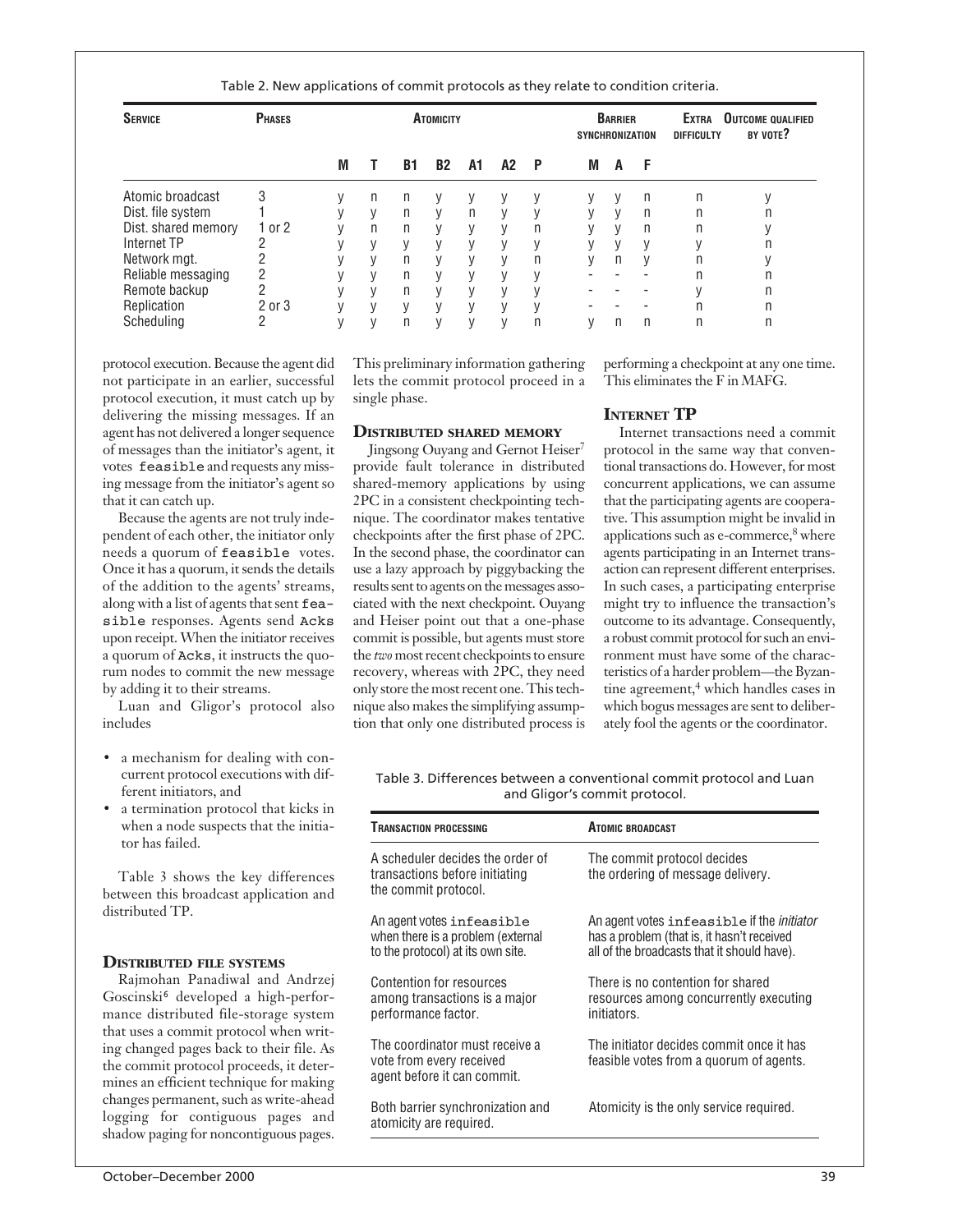There is no notion of a consistent global state because the various participating systems belong to separate enterprises. Hence atomicity is the only service required.

## **NETWORK MANAGEMENT**

C.S. Li and colleagues propose a commit protocol for network management to facilitate connection setup in switching systems that support mixed-circuit and packet connections for broadband service.<sup>9</sup> Their control architecture is intended for systems that allow only one connection to an output port at any given time.

Various users might demand different connection styles, such as broadcast, multicast, and conferencing. Given this, the developers note that a centralized system is preferable for some services, while for others a distributed arrangement might be more efficient. Their proposed scheme is an attempt to get the best of both worlds.

The developers describe their protocol as having three phases, but I refer to it as a two-phase protocol because one phase involves no message passing. The developers assume that their phases are synchronized, as are incoming requests. This departs from traditional assumptions made in the literature about commit protocols, but is not unreasonable. In traditional commit-protocol processing, the protocol uses the network, which might be congested. In this application, the network uses the commit protocol. A consequence of the developers' synchronization assumptions is that the protocol can be decentralized and does not require a separate coordinator. Furthermore, the assumption obviates the need for barrier synchronization.

The commit protocol keeps information on the port-allocation status consistent in the various controllers. Li and colleagues propose a multilevel hierarchical architecture in which virtual-centralized controllers (VCCs) are attached to each level of the control network. A VCC can obtain a port's current status from its VCC. Apart from the top and bottom of this hierarchy, each VCC acts as a combined agent, context, and coordinator. A

VCC is an agent in the commit protocol that is initiated by a VCC higher up the hierarchy; it in turn acts as context and coordinator for the VCCs lower in the hierarchy. The protocol actually comprises many concurrent but synchronized commit protocols. Its three phases are

- Phase 1: Connection request processing. Each VCC, VCC<sub>i</sub>, makes a tentative decision on whether it can grant the connection requests, based on the port status at the previous cycle's conclusion. A tentative allocation,  $T_I$ , is made by  $\text{VCC}_{i}$ .
- Phase 2: Tentative allocation broadcast. Tentative decisions are sent up and down the hierarchy. Thus, each VCC collects the tentative decisions made by its parents and children.
- Phase 3: Conflict resolution. Conflicts that occurred in the tentative allocations are resolved and a final allocation is generated. Various conflict-resolution rules are possible.

Finally, none of the ports on a destination list of a multicast or a broadcast connection will be allocated unless *all* of them are available.

## **RELIABLE MESSAGING**

Message queue mangers provide reliable asynchronous communication between processes in a distributed system.10 However, they provide more services than simply sending a message to a single recipient. They can provide atomicity, ensuring that a message gets to a particular set of sites, rather than to just some of them. Each receiving site has a local message queue manager, and the sending site ensures that the message is placed in reliable queues so that all sites can receive it.

The process of receiving messages is largely nontransactional: only specialized applications require barrier synchronization. Furthermore, if processing a particular message causes an error, rolling back and putting the message back into the queue is pointless if the same error will occur the next time the message is read. To deal with this,

application-specific error handling is required.

The relationship between reliable messaging and TP is convoluted. The leading reliable messaging products use industry-standard commit protocols; another product uses a database system to ensure message persistence.

# **REMOTE BACKUP**

Sharad Mehrotra and colleagues describe a remote backup technique for a multicomputer system.<sup>11</sup> The technique replicates updates onto a backup system. However, because of the application's nature, it makes no sense to use a conventional commit protocol. The point of doing this type of backup is to survive a failure—if the processor that fails happens to house the coordinator, there is still a single point of failure. The developers' solution is to duplicate the coordinator process on separate nodes. At commit time, copies are made to backup computers, which confirm that the copies are on stable storage to the backup coordinator. The backup coordinator then acts as a participant in the commit with the primary computers.

# **REPLICATION**

Some data items are replicated to only a few sites. Whenever a transaction alters such a data item, all of the sites it is replicated on can become commit-protocol agents to ensure the altering propagation's atomicity. However, this strategy is impractical for data replicated on numerous sites, which has led some researchers to explore ways of relaxing the atomicity requirement.

Liu and colleagues propose a scheme whereby the sites that replicated data should be propagated to are organized into a tree-structured hierarchy.12 At each hierarchy level, a transaction with 2PC propagates the replicated data item to the sites at the next level down. The propagation transaction is executed and committed independent of the original transaction. The drawback is that at any time a data item might have different values on different sites.

Ididt Keidar and Danny Dolev<sup>13</sup> propose a quorum-based 3PC protocol,